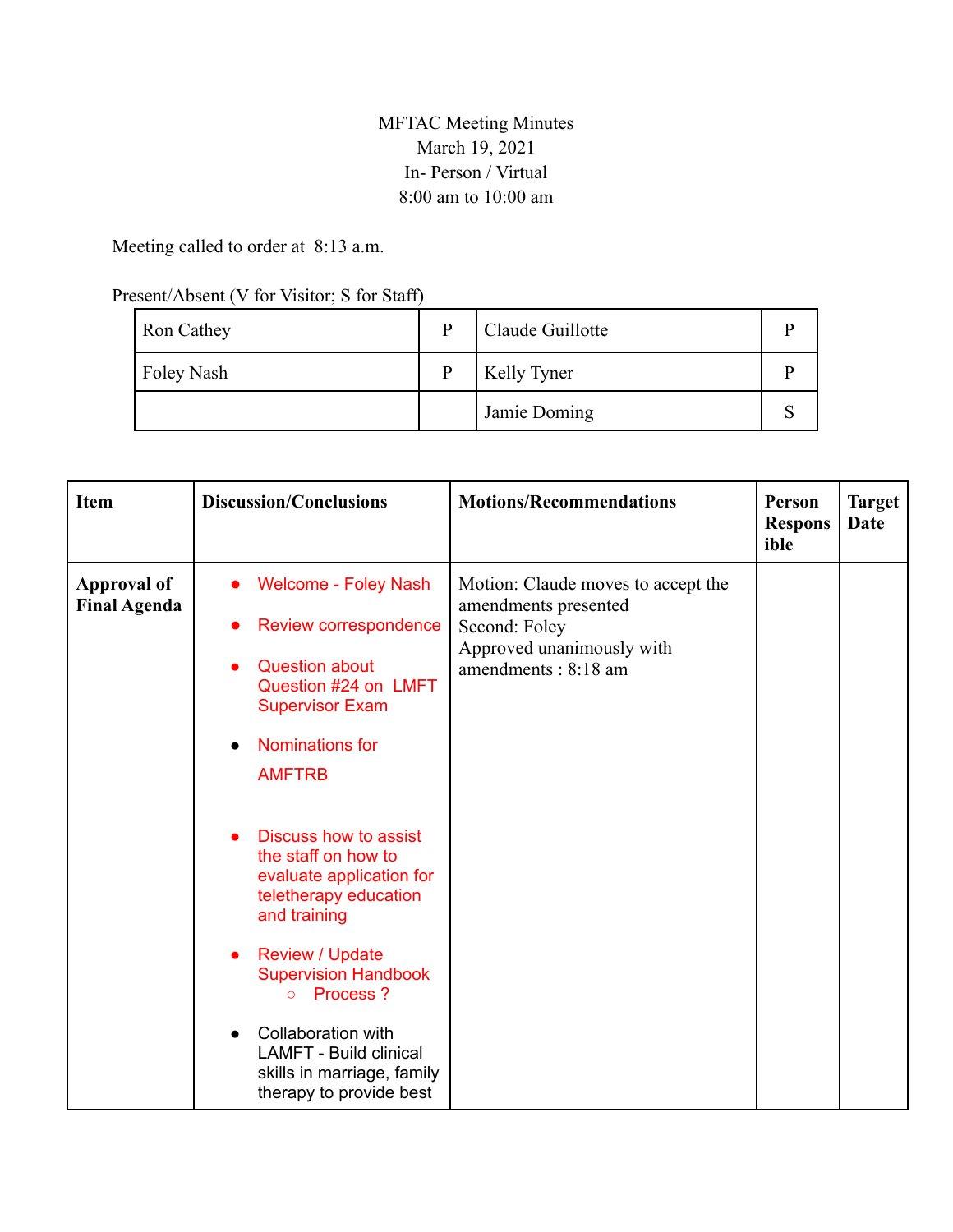|                                                                                   | clinicians for public<br>Promotion to<br>$\circ$<br>Counseling<br>Programs MFT<br>Licensure (White<br>paper,<br>promotions in<br>programs)<br>Promotion of<br>$\circ$<br>MFT track at<br>conferences,<br>LCA, etc.<br>Promotion of<br>$\circ$<br><b>LAMFT</b><br><b>Continuing Edu</b><br>Promote MFT through<br>$\bullet$<br><b>LPC Board Staff</b><br>Processes ?<br>Discussion of rules and<br>direction of the MFTAC<br>tasks |                                                                                                                             |  |
|-----------------------------------------------------------------------------------|-----------------------------------------------------------------------------------------------------------------------------------------------------------------------------------------------------------------------------------------------------------------------------------------------------------------------------------------------------------------------------------------------------------------------------------|-----------------------------------------------------------------------------------------------------------------------------|--|
| <b>Approval of</b><br><b>Minutes from</b><br><b>Previous</b><br><b>Meeting(s)</b> |                                                                                                                                                                                                                                                                                                                                                                                                                                   | Motion: Kelly<br>Second: Claude<br>Approved unanimously without<br>amendments 8:14 am                                       |  |
| <b>Report on</b><br><b>National</b><br><b>Exam</b><br>C. Guillotte                | December: candidates<br>January: candidates<br>February: candidates                                                                                                                                                                                                                                                                                                                                                               | January<br>3 Tested; 1Passed; 2 Failed<br>February<br>4 Tested; 2 Passed; 2 Failed<br>December<br>3 Tested; Results pending |  |
|                                                                                   | Claude also provided<br>information on candidates'<br>universities.                                                                                                                                                                                                                                                                                                                                                               |                                                                                                                             |  |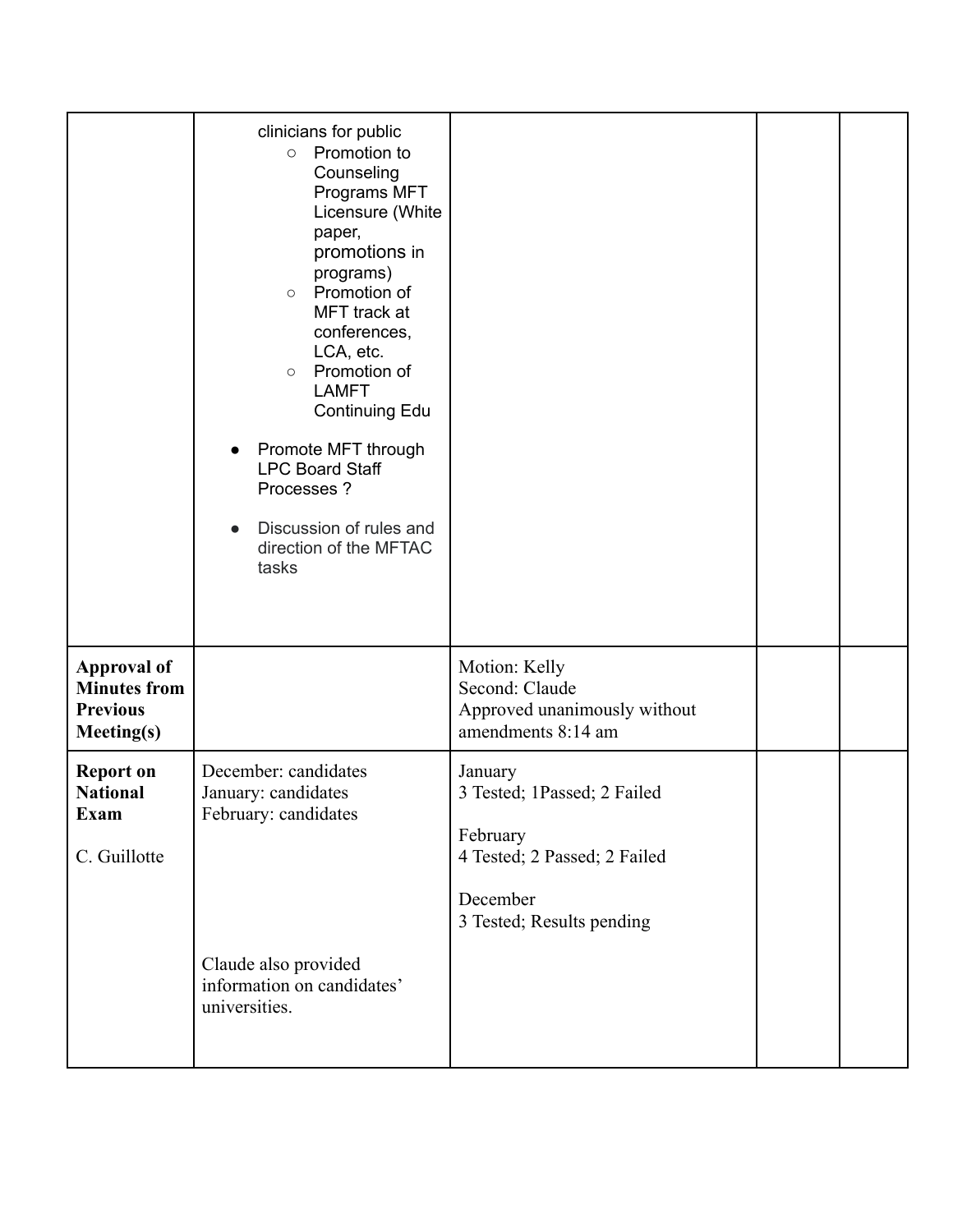| Corresponde<br>nce<br>R. Cathey | <b>Constance Durham is</b><br>applying as a LMFT<br>Board-Approved<br>Supervisor. She is not a<br>AAMFT supervisor nor<br>has she applied to be a<br>LMFT-SC with our Board.<br>Rather than providing<br>documentation of her<br>supervision of<br>supervision, she has<br>submitted the attached<br>letter for consideration.<br>Correspondence                                                                                    | Return correspondence will advise<br>Ms. Durham to apply for supervisor<br>candidacy status with the board.                                                                                                                                                                                                                                  |  |
|---------------------------------|-------------------------------------------------------------------------------------------------------------------------------------------------------------------------------------------------------------------------------------------------------------------------------------------------------------------------------------------------------------------------------------------------------------------------------------|----------------------------------------------------------------------------------------------------------------------------------------------------------------------------------------------------------------------------------------------------------------------------------------------------------------------------------------------|--|
|                                 | Laura Freeman has<br>submitted a request for<br>MFTAC to review a<br>possible practice setting<br>location for her to<br>accrue post-masters<br>supervised experience<br>hours. In her<br>correspondence she is<br>also asking that the<br>Board consider her<br>request of the possibility<br>that her current TN site<br>supervisor and practice<br>owner be allowed to be<br>her Louisiana site<br>supervisor.<br>Correspondence | Return correspondence will advise<br>Ms. Freeman that based on the<br>theoretical information provided, this<br>site would not be an appropriate site<br>as it appears that she would have a<br>vested interest in the practice. She is<br>advised to apply for provisional<br>licensure and practice setting approval<br>once she is ready. |  |
|                                 | Percival Dyer is asking<br>for her late fee to be<br>returned. Renewal and<br>fees were mailed and<br>post-marked by 12/30/20<br>instead of done online as<br>required.<br><b>Dyer Correspondence</b>                                                                                                                                                                                                                               | There were problems with the CEHs<br>that were uploaded. The background<br>check has not come back yet. She will<br>remain lapsed and must complete<br>required CEHs.                                                                                                                                                                        |  |
|                                 |                                                                                                                                                                                                                                                                                                                                                                                                                                     | Motion: Claude to move into<br>executive session to review the<br>following correspondence.<br>Second: Foley                                                                                                                                                                                                                                 |  |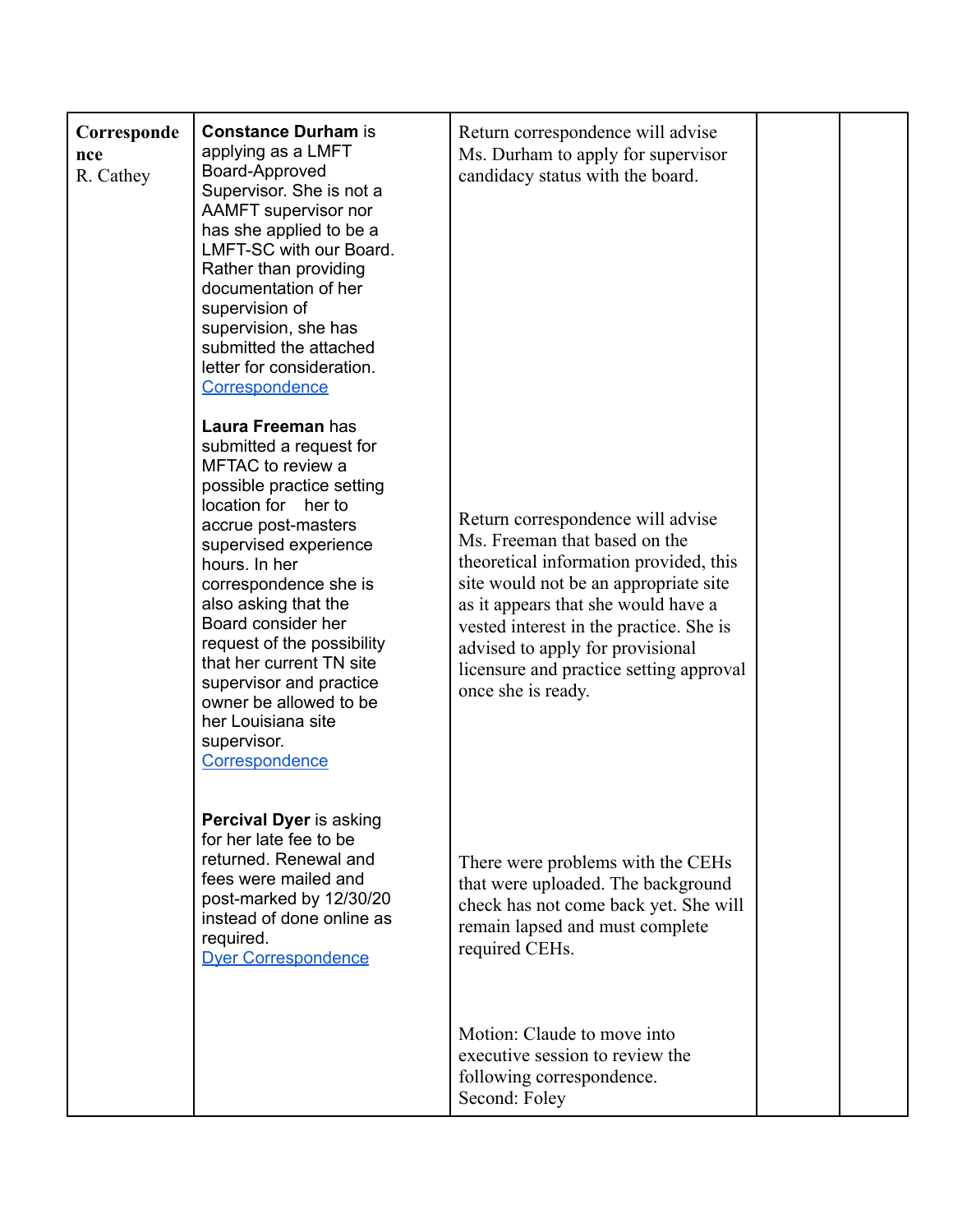|                                                   |                                                                                                                                                                                                                                                                         | Passes unanimously 8:19 am.                                                                                                                                                                                                                                                                                                                                             |  |
|---------------------------------------------------|-------------------------------------------------------------------------------------------------------------------------------------------------------------------------------------------------------------------------------------------------------------------------|-------------------------------------------------------------------------------------------------------------------------------------------------------------------------------------------------------------------------------------------------------------------------------------------------------------------------------------------------------------------------|--|
|                                                   | <b>David Governor.</b> Lapsed<br>renewal requiring a background<br>check. There was difficulty<br>getting his fingerprints due to a<br>previous stroke. This was<br>verified by the agency<br>obtaining the fingerprints.<br>There is a record of a previous<br>arrest. | The board is requesting Mr. Governor<br>provide the board a background check<br>by Thursday, July 1, 2021 so that the<br>results will be available for MFTAC<br>review at the July 16, 2021 meeting.<br>License will be suspended if this<br>suspense is not met.<br>Motion to come out of executive<br>session: Kelly<br>Second: Claude<br>Passes unanimously 9:19 am. |  |
| <b>Work Group</b><br><b>Reports</b>               | <b>Work Group Assignments</b><br>Kelly - Legislative<br><b>Claude - Licensure and</b><br><b>Supervision</b><br><b>Ron - Rules/Policy</b>                                                                                                                                |                                                                                                                                                                                                                                                                                                                                                                         |  |
| Licensure &<br><b>Supervision</b><br>C. Guillotte | <b>Licensure and Supervision</b><br>report                                                                                                                                                                                                                              |                                                                                                                                                                                                                                                                                                                                                                         |  |
|                                                   |                                                                                                                                                                                                                                                                         |                                                                                                                                                                                                                                                                                                                                                                         |  |
| <b>MFT Rules</b><br>R. Cathey                     | Technical changes in rules.<br>$3315(B)$ .<br>Removal of: "Up to 25 of the<br>100 face-to-face supervision<br>hours may be conducted is<br>synchronous<br>videoconferencing."                                                                                           | Motion to approve technical changes:<br>Kelly<br>Second: Claude<br>Passes unanimously 9:21am.                                                                                                                                                                                                                                                                           |  |
|                                                   | 3315 C(2)(a) Removal of: "Up<br>to 25 of the 100 face-to-face                                                                                                                                                                                                           |                                                                                                                                                                                                                                                                                                                                                                         |  |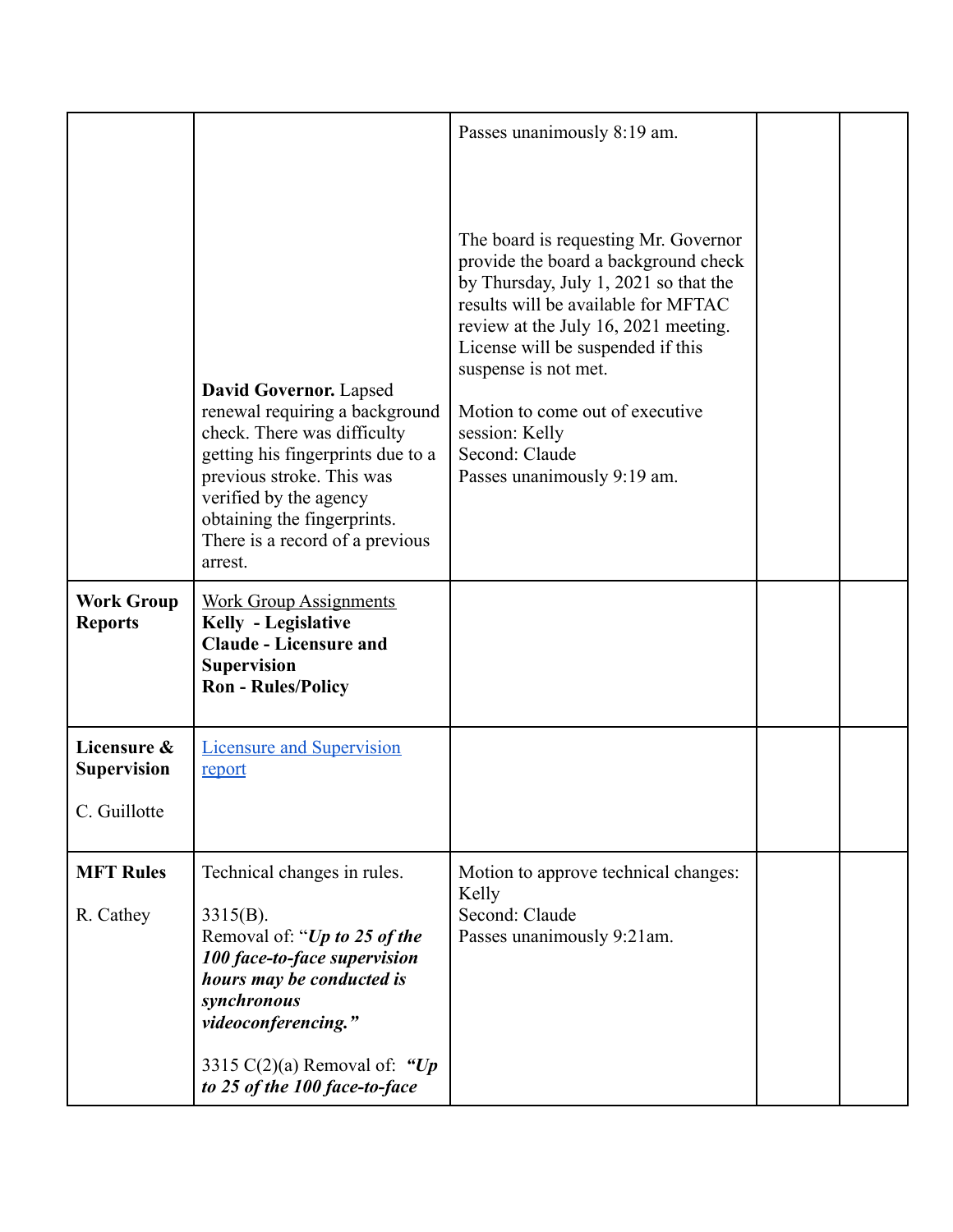| Legislative<br>K. Tyner            | supervision hours may be<br>conducted via synchronous<br>videoconferencing."<br>No report at this time                                                                                                                                                                                                                                                                                                                                                                                                                                                                                                                                                                                          |                                                                                                                                                                                                            |     |  |
|------------------------------------|-------------------------------------------------------------------------------------------------------------------------------------------------------------------------------------------------------------------------------------------------------------------------------------------------------------------------------------------------------------------------------------------------------------------------------------------------------------------------------------------------------------------------------------------------------------------------------------------------------------------------------------------------------------------------------------------------|------------------------------------------------------------------------------------------------------------------------------------------------------------------------------------------------------------|-----|--|
| Policy &<br>Procedure<br>R. Cathey |                                                                                                                                                                                                                                                                                                                                                                                                                                                                                                                                                                                                                                                                                                 |                                                                                                                                                                                                            |     |  |
| <b>Old Business</b>                | Supervisor exam question<br>(erroneous answer highlighted)<br>Review of Question #24,<br><b>LMFT</b> Supervisor Exam<br>Original question:<br>What is the minimum number<br>of years and hours of<br>Supervision of Supervision<br>required of LMFT Registered<br><b>Supervisor Candidates?</b><br>Suggested change is marked in<br>blue:<br>What is the minimum number<br>of years of clinical experience<br>and hours of Supervision of<br>Supervision required for LMFT<br>Registered Supervisor<br>Candidates?<br>A. 2 years and 36 hours of<br>supervision of<br>supervision<br>B. 1 year and 20 hours of<br>supervision of<br>supervision<br>C. 2 years and 40 hours of<br>supervision of | Motion to make the highlighted<br>changes to the LMFT Supervisor<br><b>Orientation Course Exam: Claude</b><br>Second: Foley<br>Passes unanimously: 9:28 am.<br>Notify Michelle and Jamie of this<br>change | Ron |  |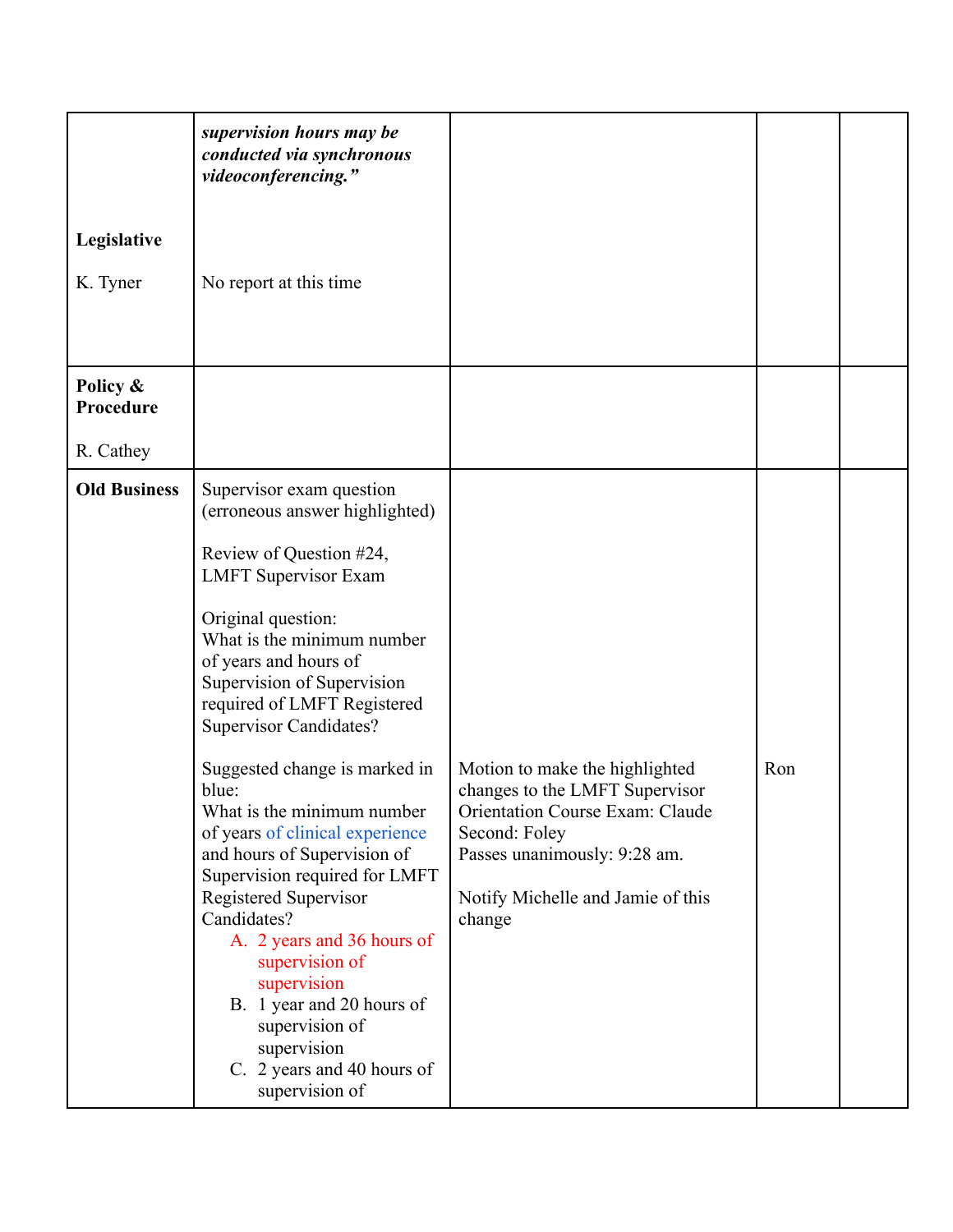|                     | supervision                                                                                                                                                                                                                    |                                                                                                                                                                                                                                                                                                                                                                                                                                                                                                             |     |  |
|---------------------|--------------------------------------------------------------------------------------------------------------------------------------------------------------------------------------------------------------------------------|-------------------------------------------------------------------------------------------------------------------------------------------------------------------------------------------------------------------------------------------------------------------------------------------------------------------------------------------------------------------------------------------------------------------------------------------------------------------------------------------------------------|-----|--|
| <b>New Business</b> | Review of Supervision<br>Handbook                                                                                                                                                                                              | Ron suggests that a review of this<br>document is needed to ensure that it is<br>up to date and accurate. Also review<br>the possibility of making it more<br>applicable to both LPCs and LMFTs.<br>Each MFTAC member will take a<br>section to lead during the review<br>process:<br>Claude: pages 3-10<br>Kelly: pages 11-18<br>Ron: pages 19-22<br>Foley: pages 23-27<br>The committee agrees to meet on May<br>20, 2021 at 12:00 pm at the Board<br>office (the day prior to the May board<br>meeting). |     |  |
|                     | Nominations for AMFTRB<br>Teletherapy training<br>verification:                                                                                                                                                                | No nominations at this time.<br>Ron suggests that the MFTAC                                                                                                                                                                                                                                                                                                                                                                                                                                                 |     |  |
|                     | Currently, there is no way to<br>verify teletherapy training in<br>universities as there are<br>multiple approaches to<br>incorporation of this. Currently,<br>there are no COAMFTE or<br>CACREP requirements in this<br>area. | construct a letter to all Louisiana<br>Graduate School programs to ask how<br>they are integrating teletherapy<br>instruction in their curriculum.<br>Ron to construct a draft letter for<br>MFTAC and staff review with the<br>goal of getting letters to the graduate<br>programs so that results could be<br>reviewed at the May 20, 2021<br>MFTAC meeting.                                                                                                                                              |     |  |
|                     |                                                                                                                                                                                                                                | Ron to construct a draft letter for<br>MFTAC review and a drop list                                                                                                                                                                                                                                                                                                                                                                                                                                         | Ron |  |